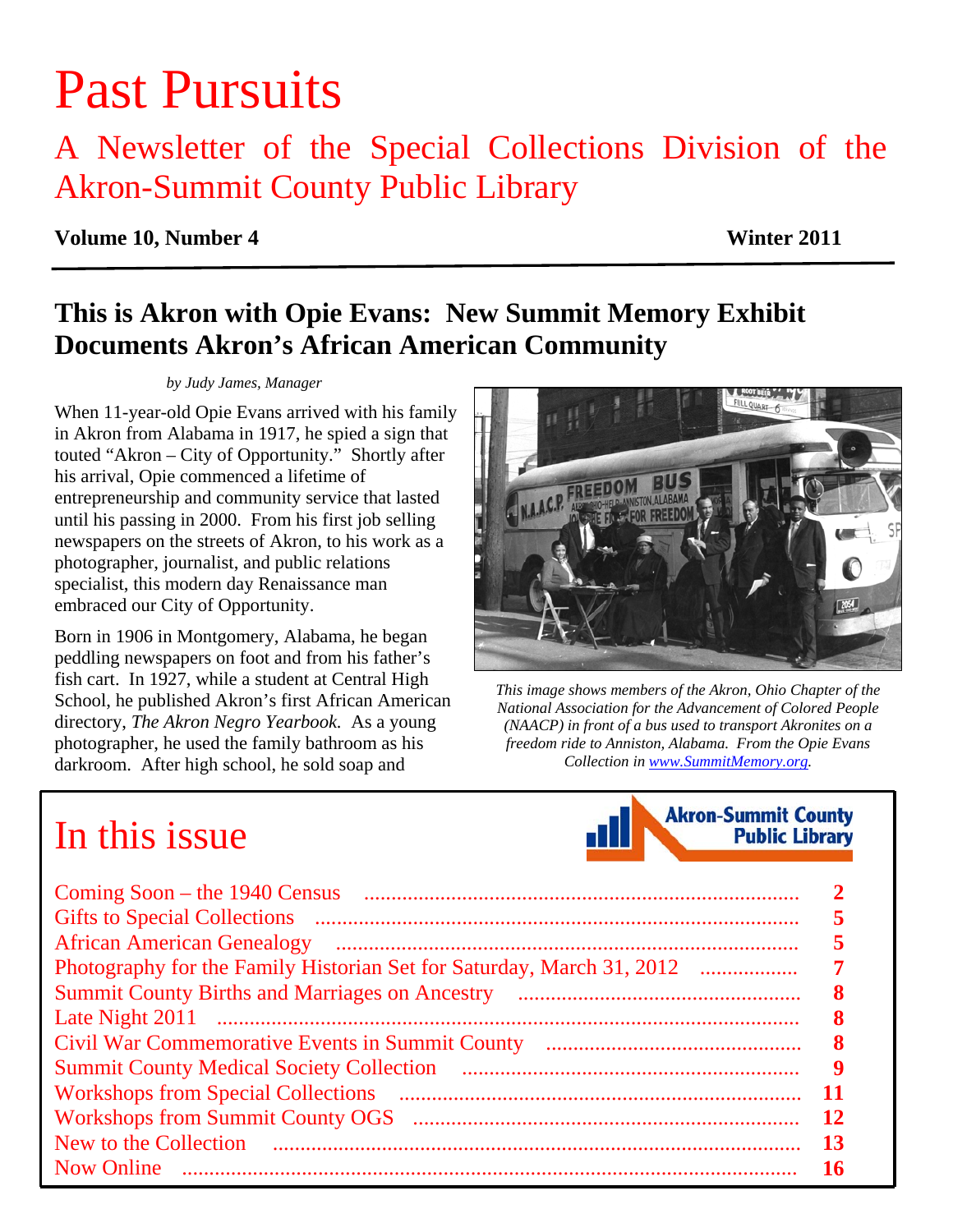<span id="page-1-0"></span>vanishing cream door to door and was able to save enough money to open a small printing shop on North Howard Street. The Depression's impact on his business forced him to seek employment elsewhere, however. Opie started with Firestone as a janitor, and worked his way up to become the head of the company's motion picture department, the first African American in that department. Ever the entrepreneur, Opie was involved in or started numerous enterprises, including a traveling concession truck he converted from an old bus. He also managed the Art Minson Jazz Band, worked as a projectionist for the Ritz Theater, and served as sound engineer for shows at the Akron Armory, especially wrestling matches. Later, he served as a community relations official with the mayor's office. To many Akronites of his generation, he was best known as a television and radio broadcaster and as a publisher. For 30 years, he hosted *Highlights in Brown,* a community television show on WAKR. In later years, the title was changed to *This Is Akron With Opie Evans.* He also



*In this image Opie Evans (left) is looking at the Akronite with an unidentified man. From the Opie Evans Collection on www.Summitmemory.org*

hosted a religious broadcast program on WCUE and WJW radio. In addition, he published *The Akronite,* an African American newspaper from 1963-1965. For forty years, he was the announcer for City Hospital's annual rummage sale. In 1984, he was inducted into the Broadcasters Hall of Fame.

In his retirement, Opie continued to devote his energy to our community. He served as Executive Director of Akron's Advisory Council on Civic Unity and was known for his work with senior citizens and youth. In his later years, he was

involved in AIDS education. Opie passed away in 2000 at the age of 94.

Throughout his life, Opie documented Akron's African American community with photographs and movies. He took many photos for numerous social, civic, and church groups, including the Akron Chapter of the NAACP. Following his death, Opie's widow donated his photographs and papers to the University of Akron. This rich collection includes hundreds of images which document Akron's African American community during the middle of the twentieth century.

With assistance and permission from The University of Akron, 125 of these compelling photographs may now be seen online at The Summit Memory Project, www.SummitMemory.org, our digital "scrapbook" of Summit County history. University of Akron archivist Vic Fleischer states, "The historic photographs in the Opie Evans Papers are one of only a few resources that visually document the history and culture of the local African American community. Digitizing these important resources and making them available to a wider audience through Summit Memory helps fulfill the mission of Archival Services." We are most grateful to the University of Akron for sharing Opie's collection and for their assistance in making this important resource available to our community.

### **Coming Soon – the 1940 Census**

### *by Michael Elliott, Public Service Assistant, ret.*

Much as sports fans looking forward to the opening day of the season for their team, the release of the 1940 census on April 2, 2012 is equally anticipated by genealogists. Although presumably not as rabid as your average sports fan, family researchers are clearly excited about the upcoming release – and with good reason. Using census records is the cornerstone of American family research, and the 1940 version of the U.S. census promises to be the most informative one yet made public. Valuable in themselves for the information they contain, census records can be used as "guides" leading to other sources such as probate records and obituaries. But

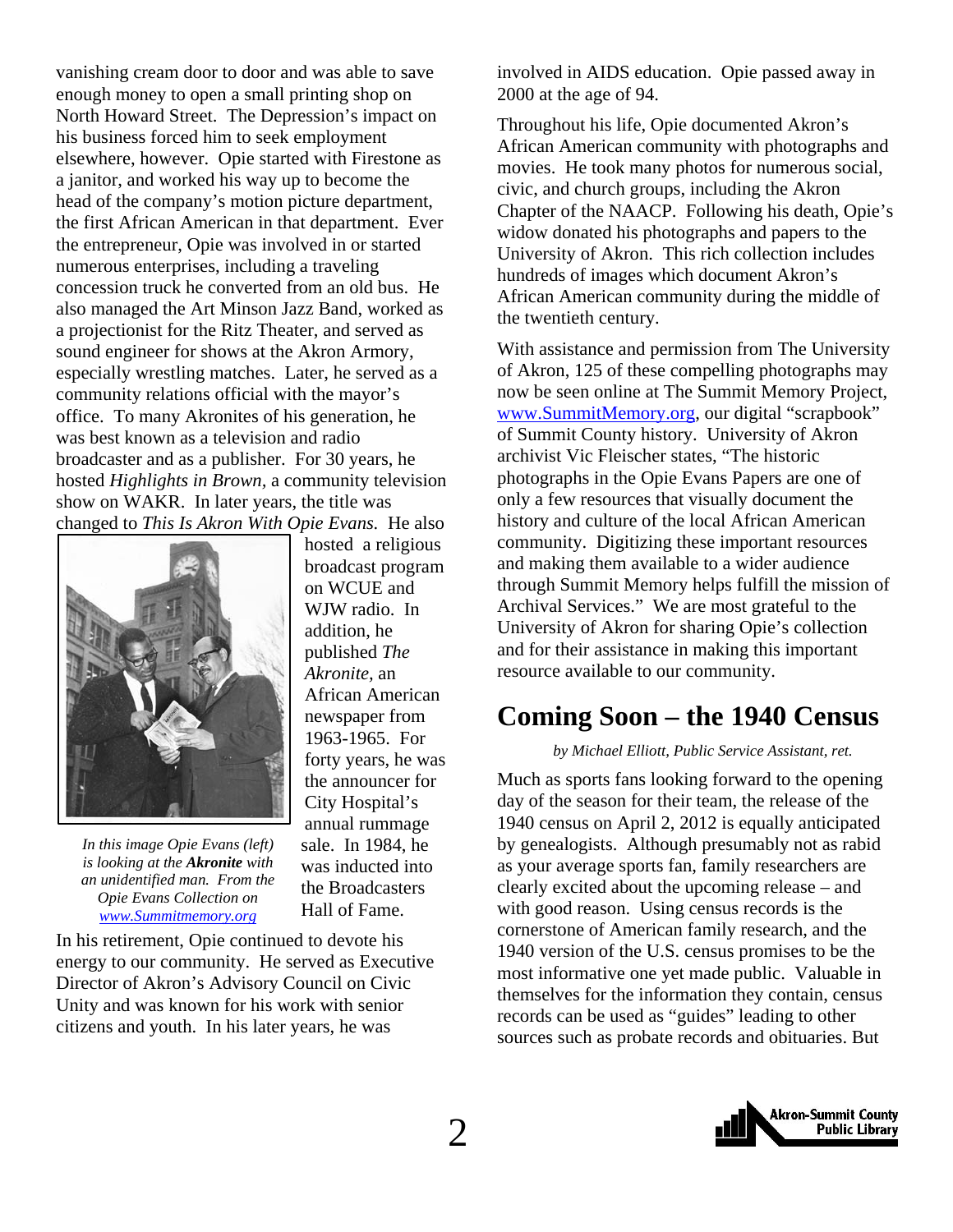we're getting a little ahead of ourselves. Let's start with a bit of history on the census.

Article one section two of the U.S. Constitution mandates that there be a decennial counting of the U.S. population. Beginning in 1790 and every subsequent ten years, a national census has been carried out by the Federal Government. Originally conducted by Deputy U.S. Marshals appointed especially for the occasion, the first few census returns recorded little other than the name of the head of household and the gender and age brackets of those living with him. These early American census returns are of limited value to the genealogist and do little more than establish a family's presence in a certain location. Fortunately for us all, that changed. Beginning in the year 1841, Great Britain instituted the practice of including the names and ages of every living person in their census. Seeing the logic of this, the U.S. quickly followed suit in 1850, thereby simplifying family research for future generations. Today, every U.S. census through 1930 (with the exception of the 1890 version, which was lost almost entirely to fire) can be readily viewed by the public. More recent census records will be released as time progresses. People new to genealogy always want to know why current census returns aren't available. The short answer is that by federal law, personal information recorded in the census is not made public for 72 years after being compiled to protect the privacy of those enumerated.

Responding to the census bureau via U.S. mail, such as in the most recent questionnaire is a relatively new option. As late as 1960, it was still standard practice for the census taker –sometimes called a "canvasser" but technically known as an enumerator – to collect and record information from each residence in his or her assigned district. Over the years, enumerators have been chosen for various reasons. Foremost among those reasons was their ability to spell correctly and to write legibly, which were not always a given in the 1800s and early 1900s. As a prime example, a logical choice in Akron was undertaker George Billow, who was charged with enumerating the *entire* city of Akron over the months of June and July in 1870. A

German native, Billow possessed the added advantage of speaking two languages, undoubtedly streamlining the questioning process for Akron's sizable number of German immigrants. Placing his own family at the very end of his enumeration, he compiled an astounding 292 pages of names – at 40 names per page! As a comparison, to show how much Akron had grown in the 70 years following Billow's Herculean effort, a small army of 150 census takers were employed within the corporate limits of Akron in 1940. Altogether, roughly 200 enumerators worked Summit County in 1940, and more than 120,000 were deployed nationally.

The content and volume of the 1940 census was much more detailed than in any previous census. Minnesota Congressional Representative Michele Bachmann was highly vocal in claiming the 10 simple questions asked in the 2010 questionnaire were too invasive. While there has always been sporadic resistance to census questioning over the years, she would be stunned to have had to provide answers to the 1940 form, which contained no less than 34



nephews.<br>Which the count doesn't begin until Tuesday, everyone alive at the zero hour, 12:01 a. m. Monday, will be counted. Bables born after that hour won't count, at least not

> *Akron Beacon Journal, Sunday, March 31, 1940.*

individual questions to be asked of each family member. Besides asking the standard name, age, gender and race, other questions included whether or not there was a flush toilet in the house and whether anyone in the household was employed in public emergency work such as the Works Progress Administration (WPA) or the Civilian Conservation Corps (CCC). There was also a "supplementary"

in the census.

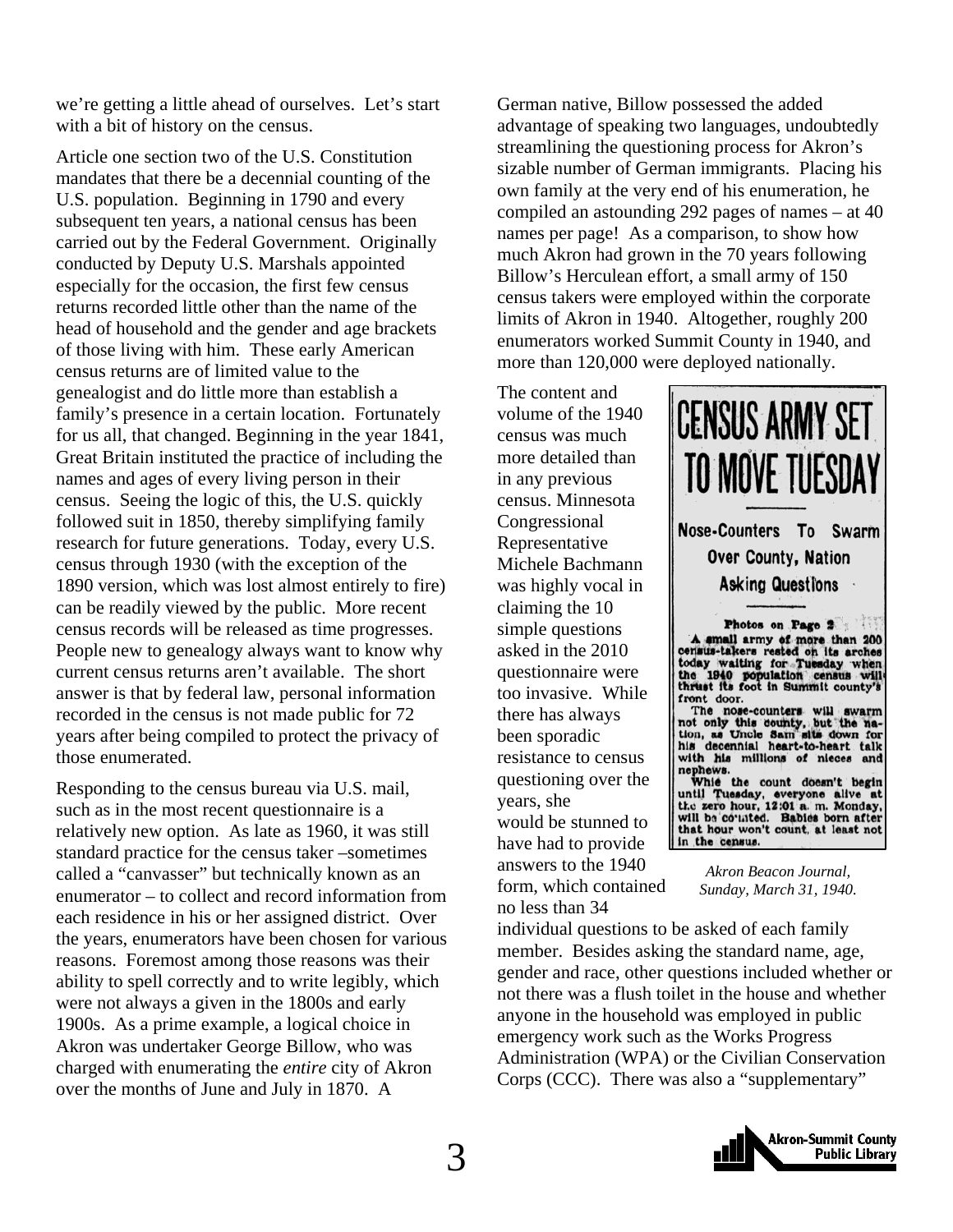feature that required persons enumerated on lines 14 and 29 of every sheet to answer a further 14 questions including birthplace of parents, number of children and Social Security number. One new provision introduced in 1940 required the person supplying the answers to be identified. This was to be done by placing a circled "X" next to the name of the family member furnishing the information. In addition, if someone other than a family member such as a neighbor or landlord supplied the needed answers, their full name was to be noted alongside the family for which information was being provided.

As in earlier census forms, most of the questions that were asked were routine and not considered to be objectionable. However, there were two questions that proved to be highly controversial with the public in general and to Congress in particular. These asked how much money each person over the age of 14 earned in 1939 and whether more than \$50 had been received other than by wages. There was such sharp dissension over this in early 1940, that a Senate subcommittee advocated having the section on personal finances eliminated from the proposed form and called on the President to intervene. President Franklin Roosevelt flatly rejected their argument, prompting one notoriously conservative Senator to compare the defiant F.D.R. to Adolf Hitler for his refusal to delete or amend this section. The questions on individual economics stayed in.

As the big day approached the census bureau issued written instructions that directed each enumerator to record every individual alive on April 1, 1940, being careful to further note that the designated census time was 12:01 am on that day. Enumerators were also instructed by the bureau to omit counting persons in "trailer camps, missions or flophouses" as those would be recorded in a supplementary count the following week. Although the public had been repeatedly told April 1 was designated as census day, the actual door-to-door questioning didn't begin until the following day as the authorities feared frivolous answers would be supplied if it were begun on April Fool's day. Over the next couple of weeks, counting proceeded

without a hitch in Akron, or if there were any major problems it went unreported in the newspaper.

In 1940, a grand total of 132,164,569 individuals were counted in the U.S. The state of Ohio was found to be the nation's fourth most populous state following only New York, Pennsylvania and Illinois. Ohio was just a few hundred ahead of fifth place California. Despite the ongoing economic depression, Ohio's official count of 6,907,612 was a 7.3 percent increase in population from 1930. As an aside, the least populous state in the union was Nevada with a scant total of 110,247 persons – less than half the total for the city of Akron.

Which brings us back to the upcoming release of the 1940 census in 2012. So how will the process go? How will the public be able to access the census? The National Archives will release full, digitized images on April 2, 2012. A very informative and helpful page (featuring a countdown clock, no less) devoted to the release of the census images can be found here:

http://www.archives.gov/research/census/1940/. Ancestry.com also plans on making the 1940 census available and is slated to release the same images approximately two weeks after the National Archives. The Ancestry version will purportedly be free to use on your home computer through 2013. The intent is probably to spur interest in genealogy and to encourage new researchers to use their Website. As of this writing (2011), there are plans to produce a microfilm version, but it will not be made available for ordering until after the digitized images have been released.

Due to the sheer volume involved, finding the families you are seeking will require a bit of work on your part. As there will be no every-name index for the first few months following the release of the census, researchers will need to know in which enumeration district their family resided. To do this, it will first be necessary to learn the street address where the family lived. This can be done by using the digital version of the [1940 Akron City Directory](http://sc.akronlibrary.org/genealogy/city-directories/) on the Special Collections site or by viewing the hard copy in Special Collections Division at Main Library. Armed with an address, the enumeration

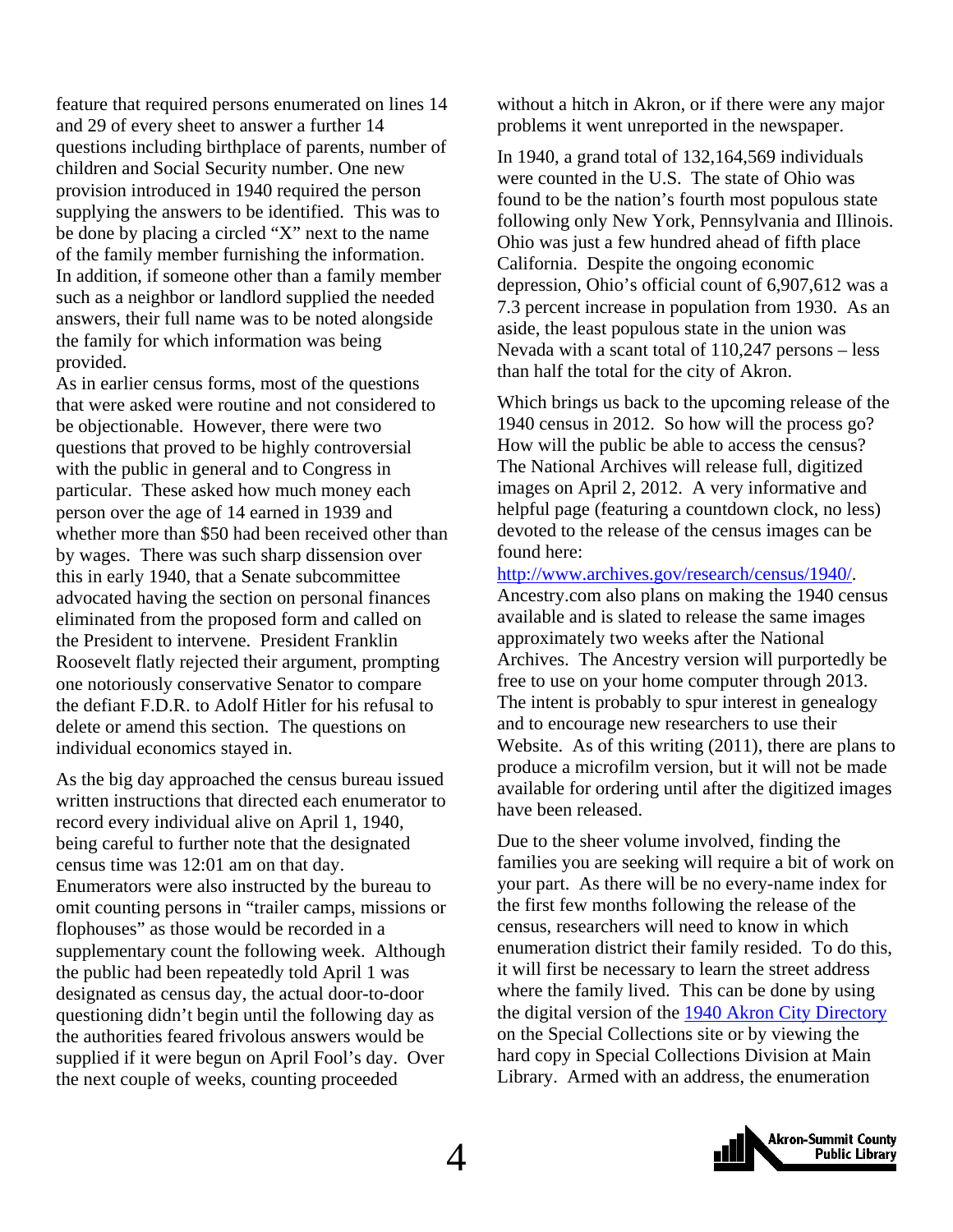<span id="page-4-0"></span>district can be found by consulting the National Archives Website or by using this very helpful link [http://www.stevemorse.org/census/1940instructions](http://www.stevemorse.org/census/1940instructions.htm) .htm.

Unless you are extraordinarily lucky, some scanning through the images will still be necessary but, if done right, the family being sought should be found within a window of a few pages. So give it a try this coming April. Your efforts will be worth it. Happy Hunting!

# **We would like to thank the following for their generous donations:**

Akron Alumnae Club of Pi Beta Phi for historical records.

Delores Jones for *A Family Built on Banks and Walls: A History of the Ancestors and Descendants of Tilla Banks and Mack & Anna Wall of Holmes and Carroll Counties, Mississippi.*

Winnetta Kennedy for *This Place We Call Home: A History of Clark County, Indiana* by Carl E. Kramer.

Munroe Falls Historical Society for Akron Public Library commemorative artifact.

Sharon Myers for *The Original Silver Lake Country Club* and *The First 119 homes in Silver Lake and How the Village Developed: 1808-1930* by Sharon Myers.

The Honorable Bill Spicer for *Recipes and Household Hints for the Bride* and photographs and historical materials pertaining to the marriage of Mina Miller and Thomas Edison.

Anne and Eddie Thomas for *The Robinson Family: Staffordshire to Akron,* and compiled research pertaining to William Robinson and his descendants.

WITAN for historical records.

# **African American Genealogy**

### *by Iris Bolar, Librarian*

Family history research, regardless of one's heritage, begins in the same manner for every family: you start with the present and work backward. Likewise, when researching an individual, you start with the death record and obituary because they provide some information about a person's life. Using a generation chart as your guide, you record basic information for ancestors. Every family historian must interview relatives and search for death, marriage, birth, and census records. Records of wills, estates, military service, and land ownership are also common to all family research. At some point, however, each family's research will branch out in different directions, reveal unique issues, and lead to the discovery of less common records. This is also the case with African American genealogy. This article will look at how African American family history researchers should approach some common records and present a few unique records for researchers to explore.

For African Americans, it comes as no surprise that the institution of slavery is the biggest hurdle to genealogy research. The fact that enslaved ancestors were considered property rather than people means that finding records for them will be difficult to impossible. Every case is unique, and researchers cannot assume that they must give up looking for ancestors before the end of slavery. Not only were there free blacks with records before the Civil War, but sometimes there were slaves named in antebellum records. The key in researching the slavery era is to identify the slave-owners of a particular location so that their records can be searched for names of slaves. You can do this by using the 1850 and 1860 *Slave Schedules* of the United States Census. These schedules only identify the slave owners by name; the gender, age, and race (black or mulatto) are recorded about each slave. While searching for slave-owners, researchers must not assume that former slaves took the surnames of their former owners; this was not always the case. [Slave schedules can be searched on](http://www.akronlibrary.org/databases/index.html#genealogy) *Ancestry Library Edition*.

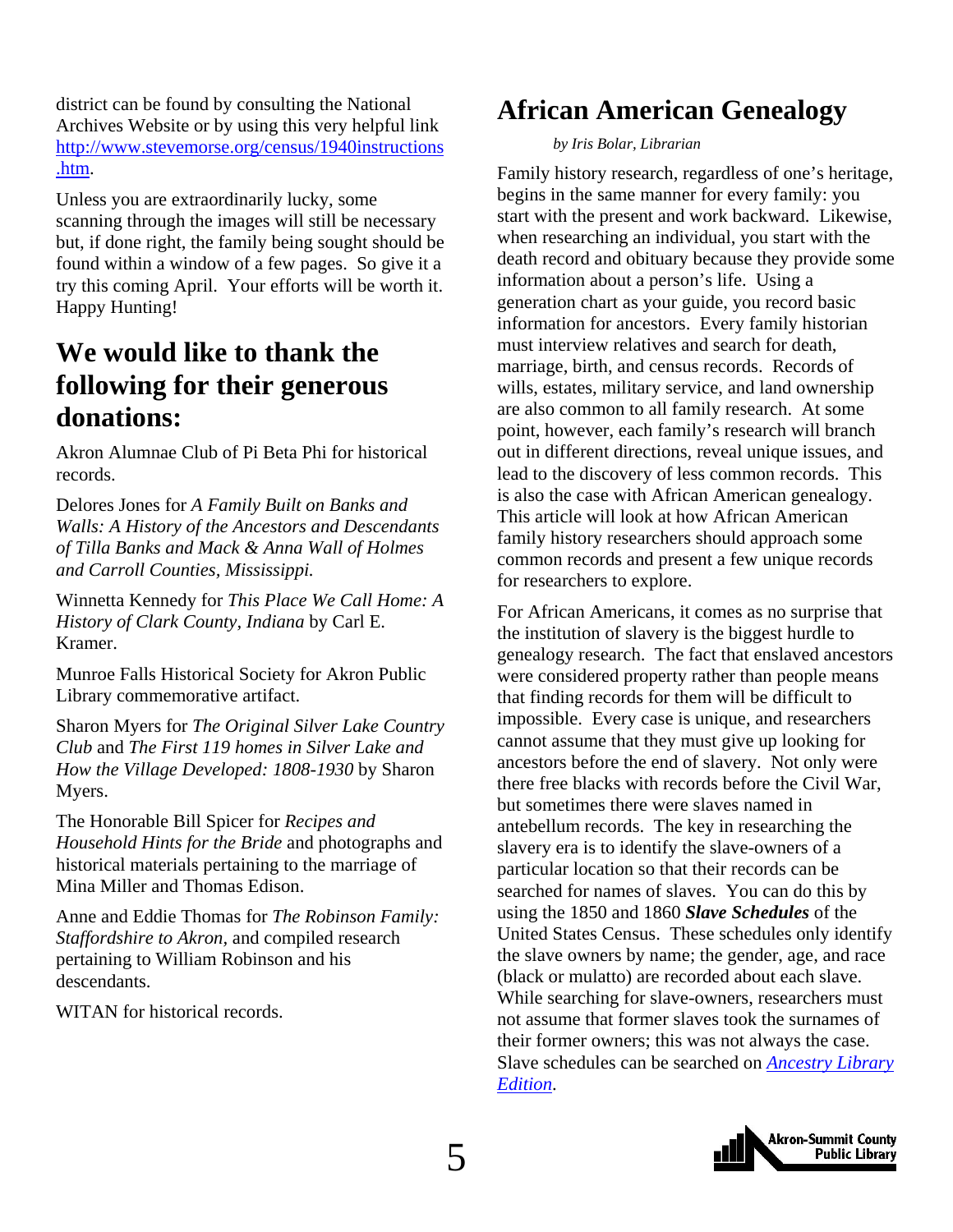### **Wills, Estates, and Deeds**

While documents that record assets and property transactions are commonly used in genealogy research, most African American researchers must consider ancestors as having been property-owners *and* property. As property, slaves were often identified in these documents. The slave-owner's name is necessary to search these records. Wills, estates, and deeds can be found in county courthouses and library genealogy collections.

### **Freedman's Savings and Trust Company (Freedman's Bank)**

The Freedman's Savings and Trust Company (1865-1874) was established by Congress as a banking institution for former slaves. There were 37 branches throughout the southern states. Depositor signature records and indexes for deposit ledgers exist for some locations (actual ledgers no longer exist). Information contained in many of the signature registers may include: name of depositor, date of entry, place born, place brought up, residence, age, complexion, name of employer or occupation, wife or husband, children, parents, and siblings. Some records also contain the name of the former master or mistress. These records can be found on *[Heritage Quest](http://www.akronlibrary.org/databases/index.html#genealogy)*.

### **The Bureau of Refugees, Freedmen, and Abandoned Lands (Freedman's Bureau)**

This post-Civil War federal agency was created to help former slaves become self-sufficient. It operated from 1865 to 1872. The agency had field offices in the southern states, and its functions included helping with claims and complaints, overseeing labor contracts between planters and African Americans, helping to legalize marriages entered into during slavery, providing rations, building schools, providing transportation, and assisting black soldiers with pensions. The majority of this voluminous group of records is not indexed, and many are not microfilmed. Information about these records can be found at

### www.archives.gov/research/african-

americans/freedmens-bureau. Records are held by the National Archives, but some can be found on the *[Ancestry Library Edition](http://www.akronlibrary.org/databases/index.html#genealogy)* database. Free Websites with some transcribed records are *The* 

### *Freedmen's Bureau Online* at http://freedmensbureau.com and *FamilySearch* at www.familysearch.org.

### **Southern Claims Commission**

The Commissioners of Claims, commonly referred to as the Southern Claims Commission, was established by Congress to review the claims of southerners seeking compensation for supplies, livestock, wagons and other property confiscated by the Union Army and Navy during the Civil War. The commission conducted hearings from 1871 to 1880. Claimants, regardless of race or gender, had to show proof of ownership and loss and evidence of loyalty to the Union during the war. Some African Americans were claimants, and some served as witnesses for claimants. Sometimes information regarding former slave masters or relatives is included. These digitized records are available on *[Ancestry Library Edition](http://www.akronlibrary.org/databases/index.html#genealogy)*.

### **Manumission Documents and Free Negro Registers**

Slaves were sometimes freed by their masters before the Civil War. The manumission documents, or "freedom papers," were recorded at the county level. Free African Americans risked being kidnapped and sold again into slavery if their certificates of freedom were not recorded. Before the Civil War, southern states (and some northern states) had laws requiring free African Americans to register proof of their free status. Some of these records have been compiled for researchers and can be found in library genealogy collections.

### **Slavery Era Insurance Registers**

These are registers of insurance policies made to cover the losses, injuries or deaths of slaves leased for work to third parties by slave owners. In recent years, California and Illinois have required insurance companies that operate in those states and which have these policies in their archives to make these records accessible. The registers contain the slave's name, location, and occupation; policy number; slaveholder's name and location; and the insurance company. The registers of California and Illinois, including information on where to locate the insurance documents, can found online at

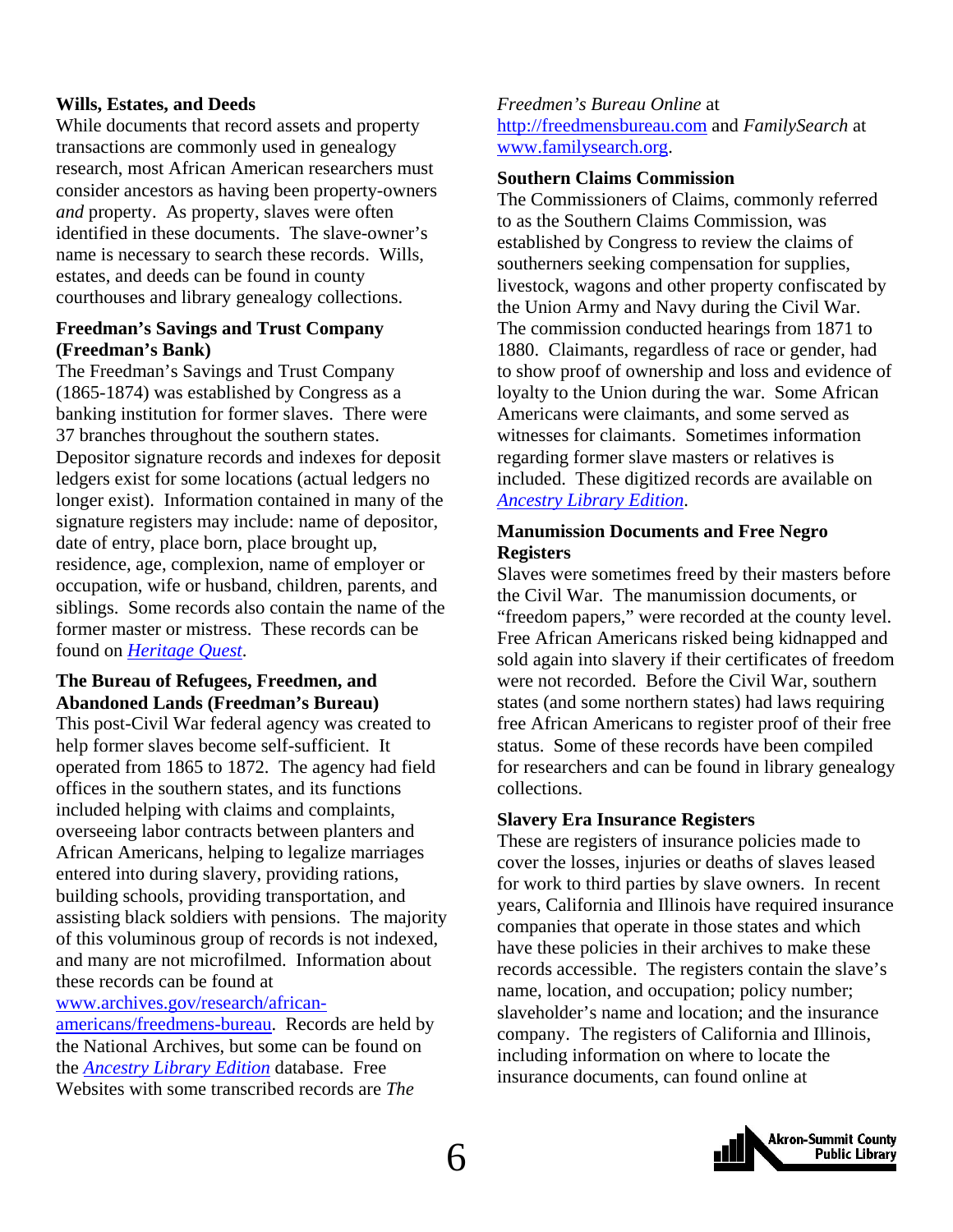<span id="page-6-0"></span>www.insurance.ca.gov/0100-consumers/0300 public-programs/0200-slavery-era-insur/ and [www.insurance.illinois.gov/Consumer/SlaveryInfor](http://www.insurance.illinois.gov/Consumer/SlaveryInformation/SlaveryReporting.asp) mation/SlaveryReporting.asp.

### **Apprenticeships**

Apprenticeships provided orphaned, indigent, and illegitimate children, regardless of race and gender, a means of learning a trade from a "master" or "mistress" so as not to become burdens on the community. An apprentice was bound to serve for a specified period of time. Records include the apprentice's name, age, master, and details regarding the apprenticeship. Some of these county records have been published and can be found in library genealogy collections.

**Freedmen Listings in Dawes and Wallace Rolls**  Some Native Americans were slave-owners. After slavery, some of the freed slaves were included in the Dawes Rolls and census cards. The Dawes Rolls (or "Final Rolls") lists those who were accepted as members of the Five Civilized Tribes (Cherokees, Creeks, Choctaws, Chickasaws and Seminoles) and eligible for land allotments from the US government in return for abolishing tribal governments and recognizing federal laws. The enrollments took place from 1898 to 1907 with a few up to 1914. Information about the Dawes Rolls can be found at the National Archives site www.archives.gov/research/nativeamericans/dawes/intro.html. Some listings have been published in books. The Wallace Roll was created to identify those of the Cherokee, Shawnee

and Delaware tribes entitled to share money appropriated according to an 1866 treaty. The Wallace Roll of Cherokee Freedmen (1890-1893) can be searched on *[Ancestry Library Edition](http://www.akronlibrary.org/databases/index.html#genealogy)*. The Wallace Roll (c.1890-1896) has also been digitized on the National Archives' online Archival Research Catalog (ARC) www.archives.gov/research/arc.

To learn more about African American genealogy records and research, check-out the following books:

• *Black Roots: A Beginner's Guide to Tracing the African American Family Tree* 

- *Finding a Place Called Home: A Guide to African-American Genealogy and Historical Identity*
- *A Genealogist's Guide to Discovering Your African-American Ancestors*
- *Slave Ancestral Research: It's Something Else* This is a case study of the author's steps in her family research.

# **"Photography for the Family Historian" Set for Saturday, March 31, 2012**

### *by Cheri Goldner, Librarian*

For many family historians, the most sought after documents are those that show us what our ancestors actually looked like. While finding a family photograph can be a great accomplishment, our work shouldn't end there. Analyzing a photograph may provide additional information about our ancestors, and preserving and sharing it will help make the information accessible to future generations.

To learn more about working with your family photographs, join us for a daylong program on Saturday, March 31 by Diane VanSkiver Gagel, M.A. A professional researcher, lecturer and writer and past president of the Ohio Genealogical Society, Diane is the author of several genealogy and photography books, including *Ohio Photographers: 1839-1900*, *Directory of Photographers in the United States 1888 & 1889 and Canada in 1889* and *Windows on the Past: Identifying, Dating, & Preserving Photographs.* She will discuss the topics of traditional vs. digital photography, finding and sharing family photographs, and dating, identifying and caring for historic photographs. Books will be available for purchase.

The program will take place in the Main Library Auditorium and is free and open to the public. Parking is free in the High-Market Parking Deck. To sign-up, contact Special Collections Division at 330-643-9030 or speccollections@akronlibrary.org.

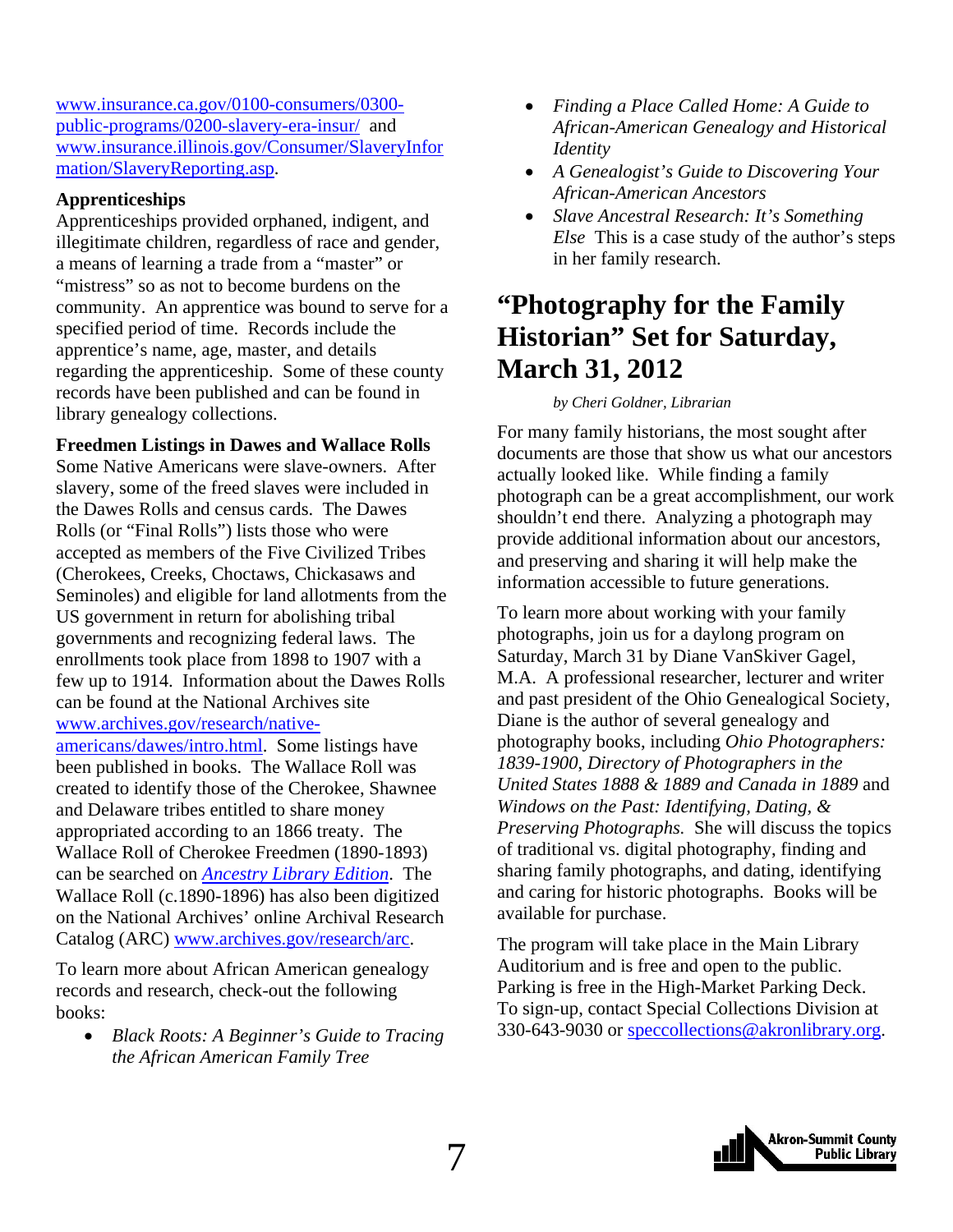# <span id="page-7-0"></span>**Summit County Births and Marriages on Ancestry**

In 2008, the Summit County Probate Court was awarded a grant to digitize their vital records. Volunteers from the Church of Jesus Christ of Latter Day Saints worked diligently for over a year to scan the records. Several of us in Special Collections visited the Probate Court to meet the volunteers and see the scanning process. After the digitization was complete we waited to hear when, and on which database, these records would make their appearance. Finally, after three years, we're happy to announce that they are available on Ancestry. The cooperation between the Summit County Probate Court, the LDS Church, indexing volunteers, and Ancestry is a great example of the complicated process and effort that's often necessary for genealogical records to become available online.

The databases are *Summit County, Ohio, Marriage Records, 1840 – 1980* and *Summit County, Ohio, Birth Records, 1866 – 1908*. Remember that if you don't have an Ancestry subscription, you can access it within any ASCPL location with your library card. It's easy to search within these databases only. From the Ancestry home page, click on "all databases" at the bottom of the page. This will bring up Ancestry's searchable "card catalog" of databases. Enter "Summit County" (it's not necessary to capitalize the words) in the Keyword(s) box at the left of the page and click the orange Search button. These two databases are the only results. You can search within each database by clicking the links.

As with all digitized images in databases, search results are affected by the way names were indexed. If you cannot find what you're looking for in these databases, it's still worth it to double check using the microfilmed index and records. While Special Collections will continue to maintain Summit County marriage and birth records on microfilm, we encourage you to give the Ancestry databases a try. They are sure to become a valuable resource for Summit County researchers!

# **Late Night 2011**

Special Collections opened its doors again for an after-hours event just for genealogists. Approximately 80 guests came out on a Friday evening for the annual research party. A group of about 25 attendees learned the layout of Special Collections on the 15-minute tour of the division and got a taste of genealogy basics in the 30-minute "Mini Getting Started in Family History" session at the beginning of the evening. Guests enjoyed refreshments, raffles, free photocopies and computer printouts during the event.

We thank the Summit County Chapter of the Ohio Genealogy Society and Barb Griffith, Registrar for the Cuyahoga-Portage Chapter of the Daughters of the American Revolution, for their help in making this event a success.

# **Civil War Commemorative Events in Summit County**

From now through 2015, Summit County will commemorate the  $150<sup>th</sup>$  anniversary of Ohio's contribution to the Civil War. Be sure to attend these events in our community. For more information about events here and throughout the State, visit: www.ohiocivilwar150.org.

September 30 2011 – August 26, 2012 *On the Home Front: Civil War Fashions and Domestic Life Exhibit*  Kent State University Broadbent Gallery http://www.kent.edu/museum/index.cfm

*Civil War 150 Exhibit* Clothing and musical instruments from the Civil War period First floor of Main Place Building, 121 South Main Street, Akron Summit County Historical Society www.summithistory.org

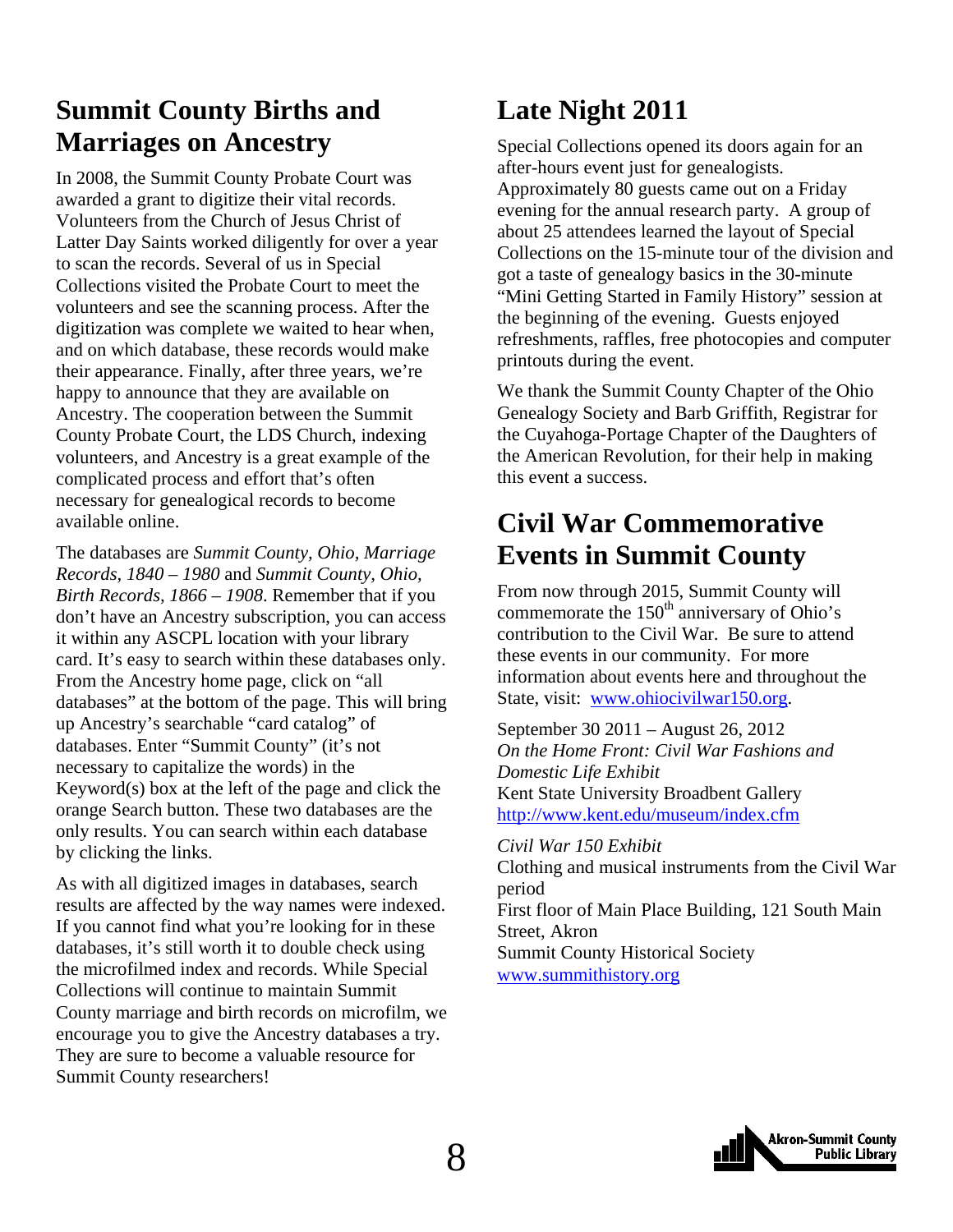# <span id="page-8-0"></span>**Summit County Medical Society Collection**

### *By Mary Plazo, Librarian*

Special Collections has recently acquired a collection of materials from the Summit County Medical Society. The Summit County Medical Society is one of the oldest medical societies in the state of Ohio. It was established in 1842, pre-dating even the Ohio State Medical Association. The society was created by one of the first settlers and the first physician of Hudson, Ohio, Moses Thompson, who came to the area in 1800. He discontinued practicing medicine in 1815 to tend to his farm but later became the first president of the Summit County Medical Society.

Many of the earliest records of the Summit County Medical Society no longer exist, but we do know that several of the founding members of the society were prominent members of the community. One of Akron's first doctors was Dr. Eliakim Crosby, the same Dr. Crosby who founded the village of Cascade where Market and Howard Streets now meet. Several street names you might recognize in Akron were named after members of the Society: Elias W. Howard, S.W. Bartges, A. M. Cole, just to mention a few. Even our own Benjamin F. Goodrich was a member of the Society before he started in the rubber industry.

In his book *The History of Medicine in Summit County Ohio*, Alexander McCormick describes with anecdotal stories and biographical summaries the lifestyles and practices of the first known physicians in Northeast Ohio. He writes, "The doctors in the early days worked hard, and visits to patients often took much time and were fatiguing. Payments for services were often made in kind. For one obstetric case, [a doctor] received two meals of wild turkey and a jug of homemade whiskey."

Since there would be no State Medical Examining Board for many years, just about anyone who could hang out a sign could practice medicine. There were many poorly trained people in the medical field and no sterilization practices or antiseptics. As you can imagine, this led not only to the deaths of

many patients but also put the doctors themselves at risk.

THE SINGLE SESSION.

IT IS INJURIOUS TO HEALTH SAY THE DOCTORS.

THE MATTER DISCUSSED BY THE SUMMIT COUNTY MEDICAL AND SURGI-CAL SOCIETY.

The Summit County Medical and Surgical Society met in regular session yesterday at 2 P. M. in the Board of Health rooms. Members present were Drs. A. E. Foltz, McEbright, Millikin Taggart, Fouser, Leonard, Hoover, Theiss, Kohler, Seiler. Dr. E. J. Un-

Dr. H. D. Taggart, the lecturer, expounded on "The Antiseptics". The doctor pointed out some of the abuses of antiseptics, and the silly mistake some surgeons make of following the much vaunted methods of some men, without resorting to their own good

After pointing out the pathology of a wound he described nature's means for healing. The great principle involved in this is cleanliness. This strictly at-

common

sense.

derwood was a visitor.

Even as late as the 1890s, there was still a strong attitude of skepticism toward the use of antiseptics. This article from the *Summit County Beacon* on April 6, 1892 reports on one of the society's annual Summit County medical sessions and the consensus that keeping wounds clean is most important and antiseptics will only rarely be needed.

As medical

tended to and the use of antiseptics will be rarely called for. societies were founded and rules of ethics created, many of those doctors who did study were very opposed to the amateur practice of medicine. In a book of meeting minutes from the Summit County Medical Society Collection dated February 7, 1866, one member writes, "Quackery under every guise and in all its phases must be avoided." It wasn't until 1896 that the Board of Medical Examination and Registration, State of Ohio was established.

judgment and

Included in the collection is a small selection of extremely early medical reference books dating from 1754 to 1853. One of the books, *A System of Surgery* from 1791, shows many of the primitive and almost medieval instruments that were used for different procedures. Another book, *Dispensatory of the United States* from 1849 reads, "The objects of the Dispensatory are to present an account of medicinal substances in the state in which they are brought into the shops, and to teach the modes in

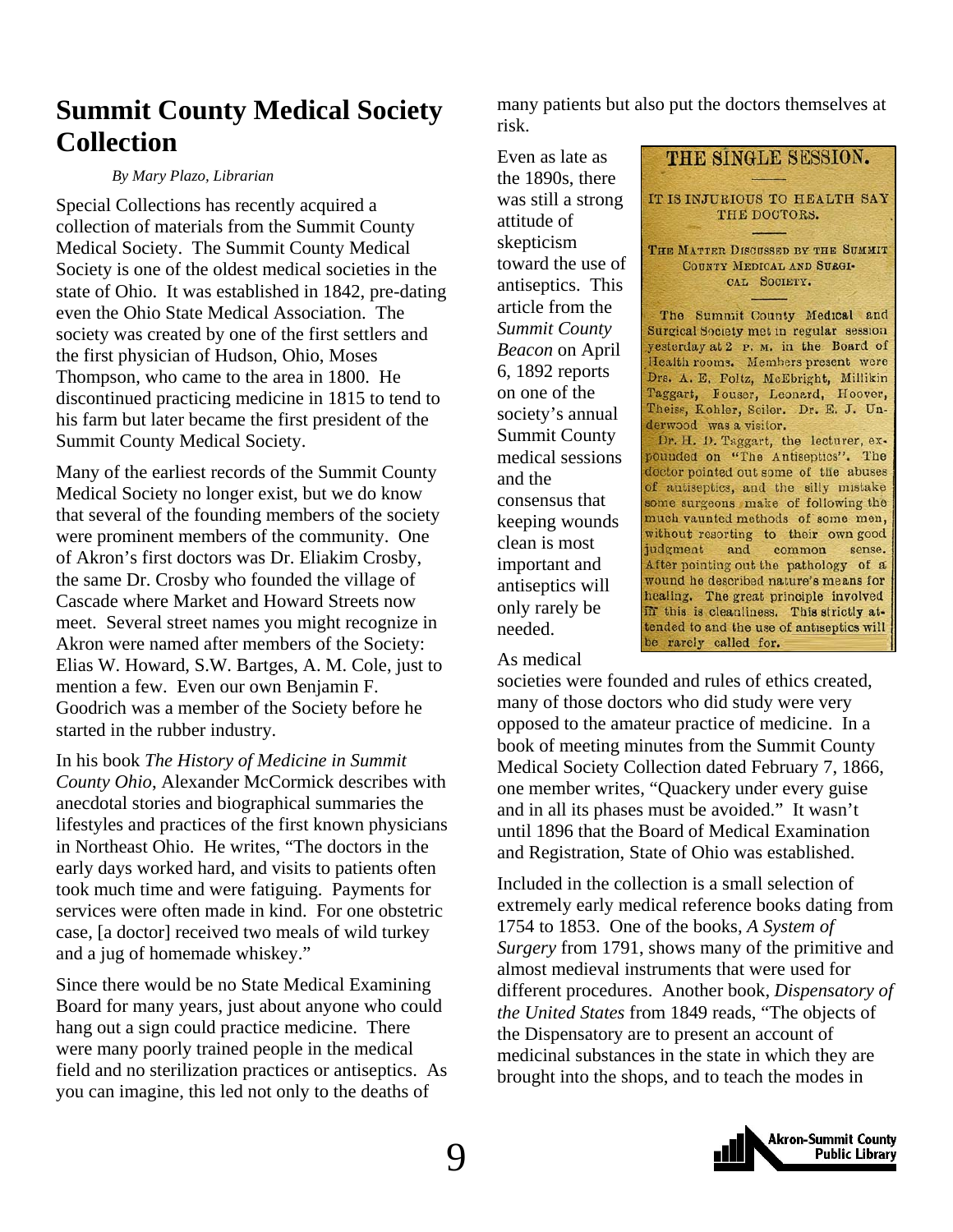which they are prepared for use." From Absinthium to Zincum, this book gives the specific recipe for mixing each medicine as well as its medical properties and uses.

Among the other items in the collection are copies of the Summit County Medical Society Bulletin from the mid 1940s through 2006. These bulletins include announcements of featured lectures by physicians, lists of officers, and advertisements by hospitals and medical product manufacturers.

The Society's collection also consists of ledgers dating from 1866 through the 1970s. These ledgers contain meeting minutes, names of members, budget figures, discussions of specific medical cases, brief biographies of members who died, and other miscellaneous topics of the day. Some of the most interesting reading is found in the earliest ledger books. Looking at the meeting minutes from Nov. 7, 1866, you see details regarding the rates for services, including how much to charge for a house call at night or to treat syphilis.

foropinion in coriting or special advice \$ 3.00. to \$5.00 For Consultation (Willage added)  $5.00$ for vaccuiation in Office  $1.111$ ra vaccunadamente residence as ordinary visit Optetrics Natural Delivery 15.00 to \$ 10,00  $10,0062800$ 

*A portion of the minutes from November 7, 1866 describing the rates for various medical procedures. From the Summit County Medical Society Collection.* 

Reading the wide range of topics discussed by each individual doctor makes you realize that specialists were rare and that each doctor had to attend to whatever case he was called upon. The notes reveal discussions covering topics such as eye disease, lip cancer, broken tibias, treating children with pneumonia, and how much anesthetic is necessary during operations. The use of carbolic acid for diphtheritic inflammations, measuring expirations from the lungs, and sad descriptions of attempted

tumor removals that resulted in death are also described.

The notes shed some light on the Society's evolving place in our community. In the notes of August 9, 1887, it is mentioned that the Women's Christian Temperance Union requested that the Medical Society "take some action relative to the special temperance legislation for instruction in the public schools on the effects of alcohol." This is later resolved by the Society in the meeting notes with, "while we as a body are fully in favor of any and all methods to prevent the abuse of intoxicating liquors and opium, we do not believe it judicious to introduce such study into our common schools."

Also in the same notes, a prominent and much admired doctor by the society, Dr. Akin C. Miller, died suddenly the previous June and his death was noted along with these words: "The members are at once twice and again reminded that physicians are no exception to the rule that consigns all living to the impenetrable realm of death."

In 1910, there were still only two kinds of doctors: surgeons and the eye, ear, nose and throat specialists. There were only two operating rooms in Akron, both in City Hospital with unreliable electric lighting. Doctors were leery of gas lighting because of the dangerous potential fire hazard with the use of ether.

By 1913, the need for a tubercular hospital became urgent. It was in this year that doctors and officials from Summit, Mahoning, Portage, Columbiana, and Stark counties came together to build Springfield Lake Sanatorium, which later became the Edwin Shaw Sanatorium. In fact, one of the items in the Society's collection is a manual from 1926 titled, *Diagnostic Standards: Pulmonary and Glandular Tuberculosis* from the Springfield Lake Sanatorium.

After the turn of the century, the demand for hospitals became greater in Summit County. The Medical Society had been instrumental in founding Akron City Hospital in 1887 and Children's Hospital in 1905. It went on to help establish People's Hospital (now Akron General Medical Center) in 1914 and Citizen's Hospital (Barberton) in 1915.

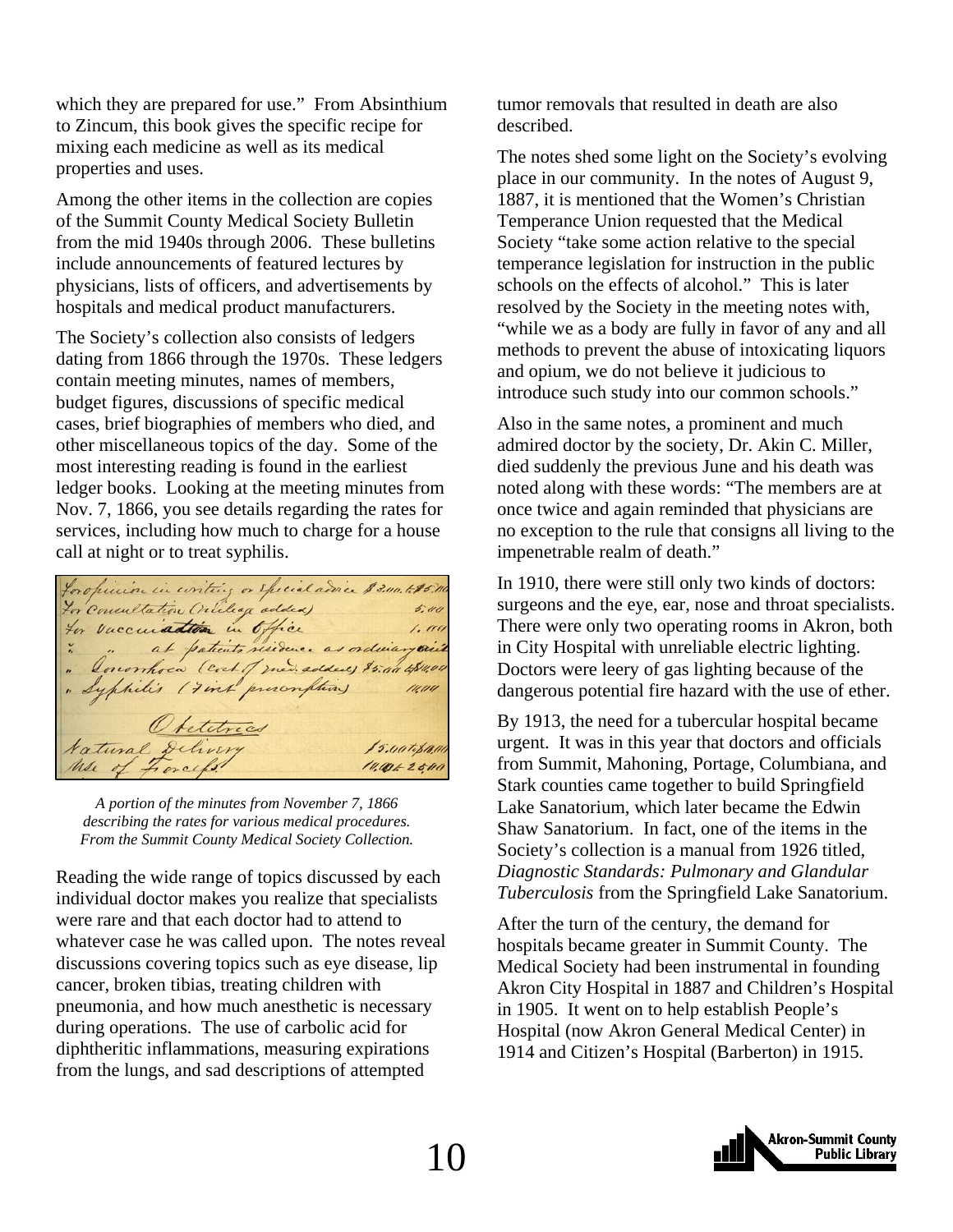<span id="page-10-0"></span>The Summit County Medical Society was also known for surpassing all other Ohio county medical societies for the number of members who served as physicians in wars from the War of 1812 through to the First World War. More than 180 members of the Society also served in World War II. It was during this time that more people began to be treated in emergency rooms in hospitals because there were not enough physicians available to attend to patients. After World War II, many doctors returned home from the war and wanted to open their own private practices. This is when we start to see more changes in the curriculum for medical students and as well as a huge growth in specializations. By 1950, there were 497 doctors in Summit County, which produced a ratio of one doctor to 804 people in the county.

The Society also became more involved with the Health Department and other local health agencies. For example, the Society would form councils to support county-wide health protocols such as adding fluoride to the water supply, enforcing the requirement of certain vaccinations, and negotiating rates of medical expenses for local unions. They also supported the enactment of rules and legislation that would benefit those in need in the community.

In 1995, a group of doctors split from the Summit County Medical Society and formed a separate organization, the Medical Society of Greater Akron, because of conflicts of interest with the Ohio State Medical Association. After a split that lasted over a decade, the two societies finally merged again in 2007 to re-form the Summit County Medical Society.

A few other special items in the collection include a brief written history about the "Akron Doctors Orchestra" that began in 1926 and was one of the earliest and most active orchestras in the country. The name was changed to the Akron Pops Orchestra in 1986, and is still thriving today. You can see their schedule at http://www.akronpops.org/. And if classical isn't your taste, you can always keep an eye on the doctors who play more modern music

every year by checking out "Docs Who Rock" at http://www.docswhorock.com/.

The Summit County Medical Society is still alive and strong today. Their Website, http://scmsoc.org/, provides many links to individual medical facilities in Summit County, lists of doctors available in a variety of networks, articles about health programs and much more.

# **Workshops from Special Collections**

### **Getting Started in Family History**

*Saturday, January 14, 10 am – noon Saturday, March 17, 10 am – noon*  Join the Special Collections Division for an introduction to genealogy for new family historians. This session will include an overview of genealogical sources available at the Library, suggestions for getting started, and tips for organizing your research. This workshop meets in the Special Collections Division, Third Floor, Main Library. For more information and to sign up, contact the Special Collections Division, 330.643.9030 or speccollections@akronlibrary.org.

**Getting Started in African American Genealogy**  *Saturday, February 11, 10 am – noon*  Do you want to trace your African American family tree? Not sure how or where to begin? The Special Collections Division presents a class for genealogy beginners who have a specific interest in African American ancestral research. This workshop meets in Meeting Room 2AB, Main Library. For more information and to sign up, contact the Special Collections Division, 330.643.9030 or speccollections@akronlibrary.org.

### **Using Ancestry in Your Genealogy Research**

*Saturday, February 18, 10 am – noon*  With more than 7,000 databases and 200 billion images, Ancestry is the premier online genealogy resource–and it's available to you for free within any ASCPL location. This workshop will introduce you to the many features of Ancestry Library Edition and show you how to do efficient and effective searches. Because electronic resources are used, basic

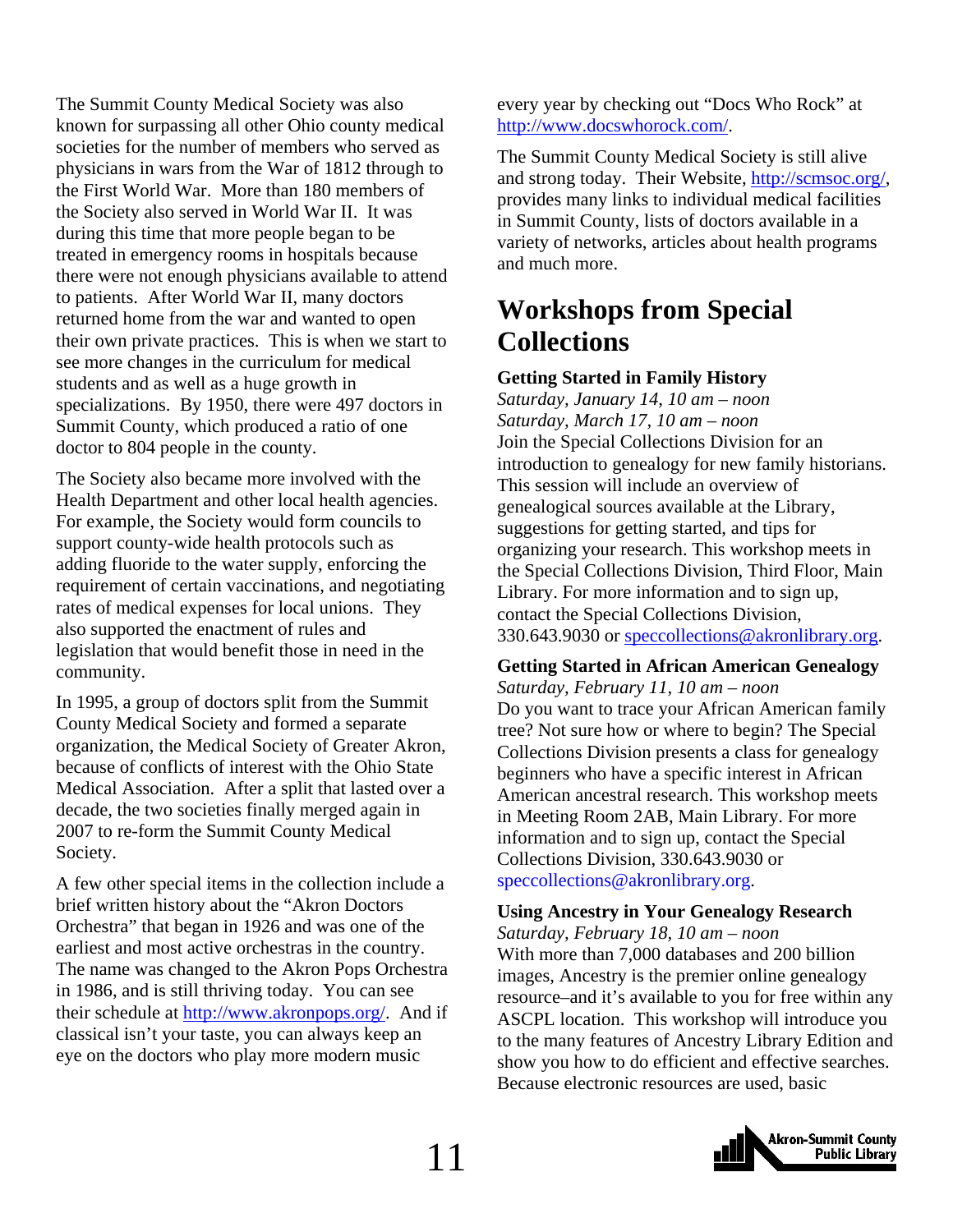<span id="page-11-0"></span>computer skills are recommended. This workshop meets in Computer Lab 2, First Floor, Main Library. For more information and to sign up, contact the Special Collections Division at speccollections@akronlibrary.org or 330.643.9030.

### **Finding Your Family in the Census**

*Saturday, February 4, 10 am – noon*  United States Census records are rich sources of genealogical information. Join us as we learn more about using these valuable records in your family research. As we will be using electronic resources, basic computer skills are recommended. This workshop meets in Computer Lab 2, First Floor, Main Library. For more information and to sign up, contact us at 330.643.9030 or speccollections@akronlibrary.org.

### **Finding Your Immigrant Ancestors**

*Saturday, March 3, 10 am – noon*  Most of us will find immigrant ancestors somewhere in our family tree. Join staff from the Special Collections Division for a discussion of identifying immigrant ancestors and locating passenger lists and naturalization records. As we will be using electronic resources, basic computer skills are recommended. This workshop meets in Computer Lab 2, First Floor, Main Library. For more information and to sign up, contact us at 330.643.9030 or speccollections@akronlibrary.org.

### **Branching Out: Second Steps in Genealogy**

```
Saturday, January 21, 10 am - noon
```
A detailed continuation of *Getting Started in Family History,* this class is geared toward those who have already done some research. Participants will learn what to expect when working with vital records and obituaries and basic search strategies for finding them in both online and traditional sources. This workshop meets in Meeting Room 2AB, High Street Level, Main Library. For more information and to sign up, contact us at 330.643.9030 or speccollections@akronlibrary.org..

### **Putting It All Together**

*Saturday, March 10, 10 am - noon*  Family history research can produce a lot of documents, photos, and memorabilia. This class offers ideas and resources for recording, storing, preserving, displaying and sharing your research. This workshop meets in meeting Room 2AB, High Street Level, Main Library. For more information and to sign up, contact us at 330.643.9030 or speccollections@akronlibrary.org.

# **Workshops from Summit County OGS**

### **The 1940 Census is Coming!**

*Saturday, January 21, 1 pm* 

What do you mean no surname index!?!?! Julie Wilson will point us to the available tools to help locate our relatives and ancestors, even without the use of an index. The questions our ancestors answered changed with every census. Learn what we can find out from the 1940 Census. For more information please visit http://www.summitogs.org/.

### **Finding and Using Deeds In Your Genealogical Research: Location** *Isn't* **Everything**

*Saturday, February 18, 1 pm* 

Deeds are an underutilized resource that can be intimidating and difficult to understand. Join Chris Staats as he discusses the wealth of information to be found in these records and shows how deeds are about far more than learning where your ancestor lived. For more information please visit http://www.summitogs.org/.

### **Sailing Into the Sunset: Tips for Finding Your Ancestors on Passenger Lists**

*Saturday, March 17, 1 pm* 

Presented by Elissa Scalise Powell, CG<sup>SM</sup>, CGL<sup>SM</sup>. Passenger lists are a wonderful resource for finding out more about the origins of immigrant ancestors. This program reviews the history of why passenger lists were recorded in an attempt to understand what types of records exist. Various indices, research aides, examples of records and where to find them are all discussed. For more information please visit http://www.summitogs.org/.

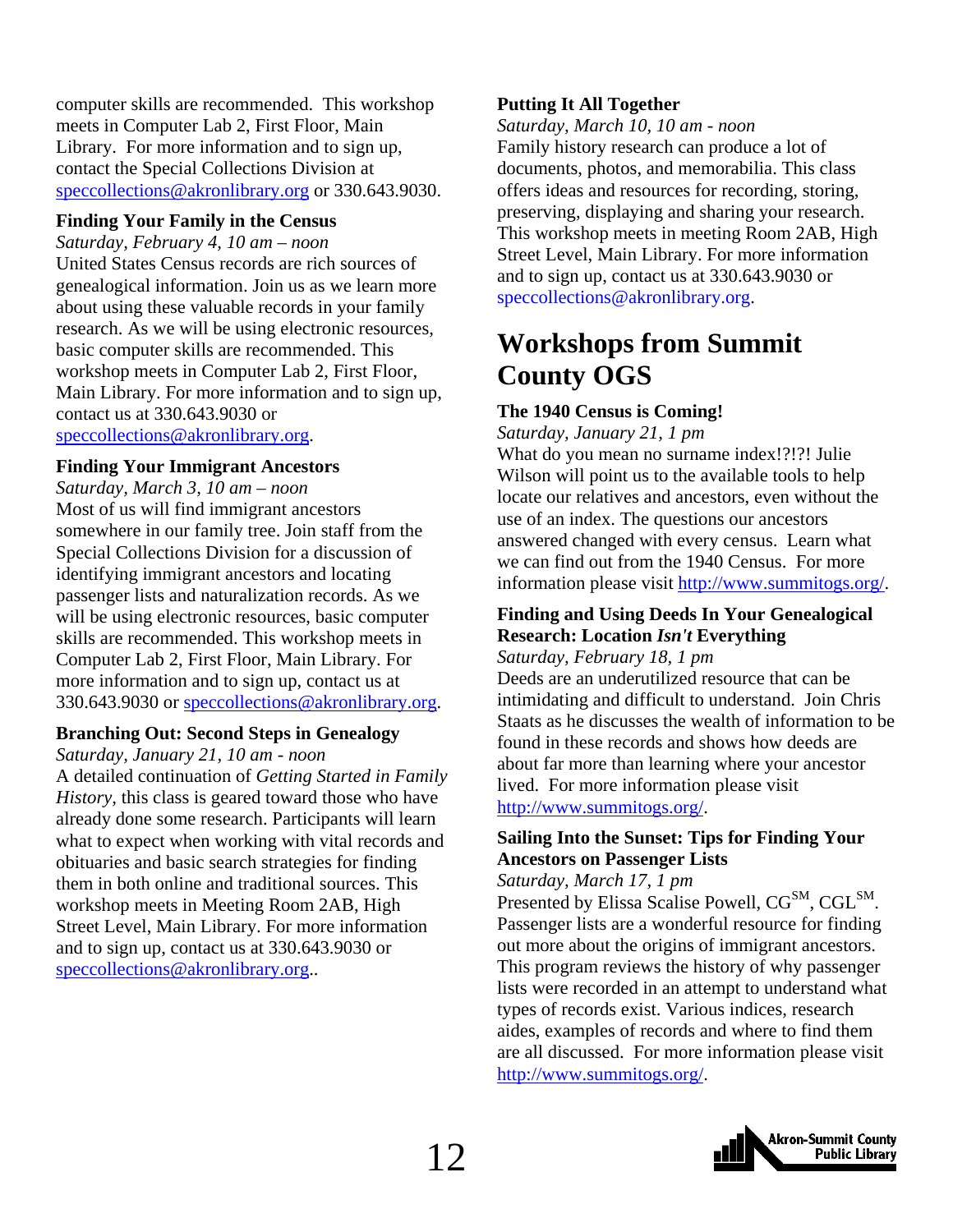# <span id="page-12-0"></span>**New to the Collection**

### **Alabama**

Cemetery records of Calhoun County DeKalb County marriage index, 1916-1925 Marriages of Etowah County prior to 1900

### **Connecticut**

Abstracts from the Connecticut Gazette, 1777-1779 Abstracts from the New London Gazette, 1763-73 Annals and family records of Winchester [Litchfield County]

### **Delaware**

Index to Sussex County wills, 1800-1851 Land records of Sussex County Marriages, births, deaths and removals of New Castle County Sussex County marriage references, 1648-1800

### **District of Columbia**

Freedom & slavery documents in the District of Columbia, 1793-1822

### **Georgia**

Bleckley County cemeteries Bleckley County marriages, 1913-2004 Carroll County cemeteries Cemeteries of Macon County, 1838-1904 Laurens County cemeteries Marriage records of Pulaski County, 1810-1855 Wills of Pulaski County

### **Kentucky**

Ballard County, cemeteries Carroll County cemeteries Cemeteries of Carlisle County Crittenden County cemeteries Daviess County marriage records Eternal rest: Owen County cemetery records McLean County cemeteries McLean County marriage records, 1854-1971 Meade County records [marriages] Ohio County cemeteries Pulaski County cemetery records Pulaski County marriage records Simpson County cemeteries Simpson County marriages, 1882-1910

Trimble County cemetery book

### **Maine**

Burial records, 1811-1980, of the Western Cemetery, Portland Vital records of Cape Elizabeth, Maine Vital records of Castine, Maine Vital records of Litchfield, Maine Vital records of Rome, Maine Vital records of Wiscasset, Maine

### **Maryland**

Beneath these stones: cemeteries of Caroline County Black Baltimore, 1820-1870 Caroline County marriage references, 1774-1850 Colonial families of the Eastern Shore Death and burials in St. Mary's County Marriages and deaths from Baltimore newspapers, 1817-1824 Marylanders to Ohio and Indiana: migrations prior to 1835 Marylanders to Tennessee, 1775-1835 More Marylanders to Ohio and Indiana: migrations prior to 1835 Prince George's County marriage references and family relationships, 1695-1800 Queen Anne remembers: tombstones of Queen Anne's County St. Patrick's Catholic Church, Baltimore, baptisms: 1825-1871 Talbot County marriage references, 1662-1800 The tents of Baltimore: ohelim in the Jewish cemeteries Tombstones of Talbot County Tombstoning in Kent County

### **Michigan**

Family maps of…Michigan. multiple counties Knapp Cemetery [Oakland County] Michigan genealogy research Midland County marriage records, 1855-1910: including groom & bride indexes Northville First United Methodist Church, 1834- 2009 [Oakland County] Waterford Cemetery [Wayne County] Southeastern Michigan pioneer families, especially Lenawee County and New York origins [volumes also for Calhoun and Ingham counties]

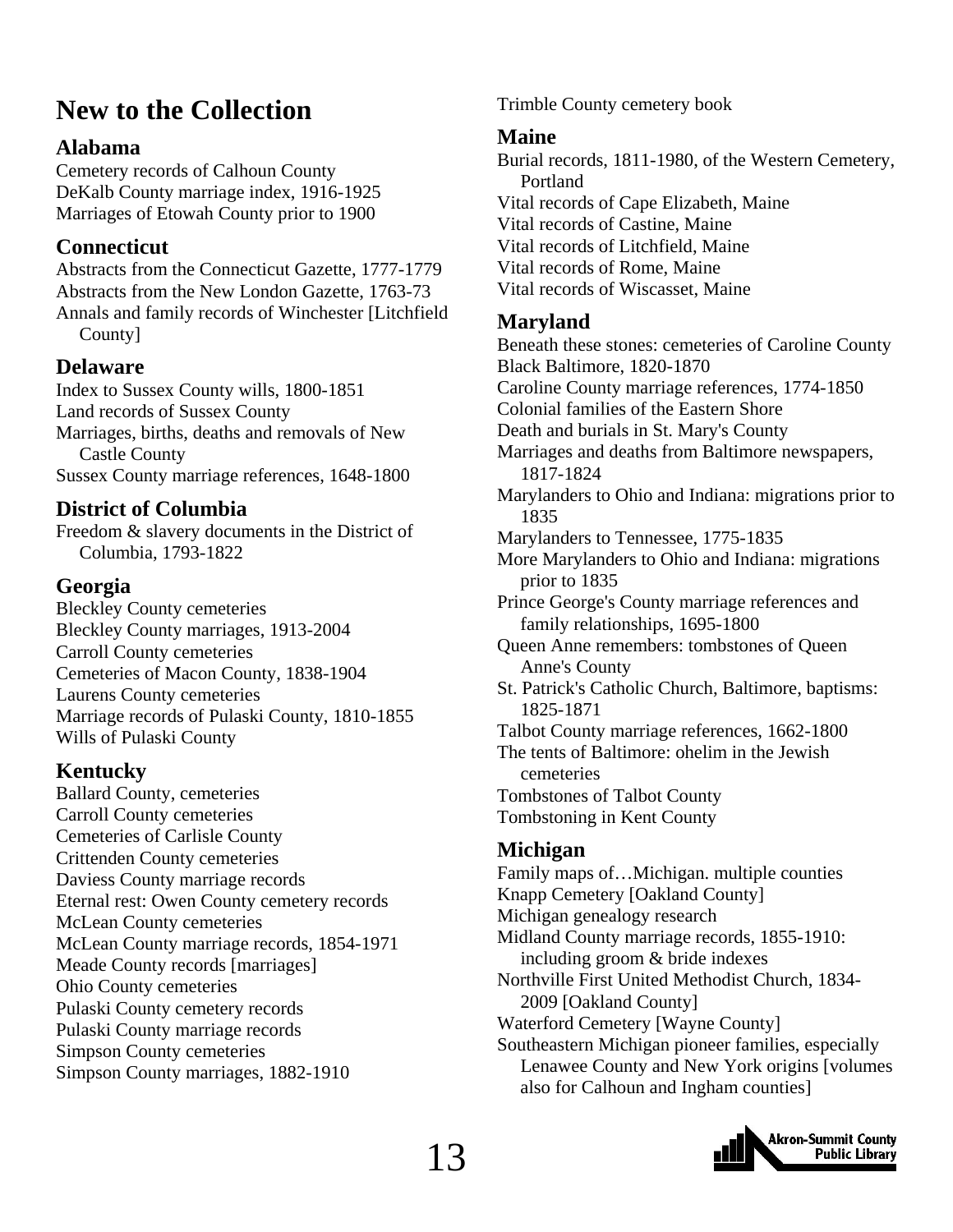### **Mississippi**

Enumeration of educable children in Kemper County, 1896

### **New Jersey**

Early Union County church records, 1750-1800

### **Ohio**

Belle Center Herald Voice newspaper abstracts, 1918-1931 [Logan County] Bellefontaine Examiner obituaries, 1978 [Logan County]

Births at Mercy Hospital [Knox County]

Branches and Twigs [Logan County Genealogical Society newsletters], 1979-2008

Clark Cemetery and Oak Hill Cemetery [Holmes County]

Clermont County: as extracted from Henry Howe's Historical Collections of Ohio

Community news, 1885, Hillsborough Gazette [Highland County]

Early history of Zanesville…[Muskingum County] Early settlers of the Firelands

Four generations of descendants from 1807 eligible voters' list, Highland County

History of Clay Township, Highland County: sesqui-centennial, 1805-1955

Haunted history of the Ohio State Reformatory

- History of Smithfield: 1800-present [Jefferson County]
- Hocking County death index
- Hocking County estates
- Holmes County marriages, 1825-1859

Index to A Portrait and Biographical Record of Portage and Summit Counties 1898

Index, 1911 Morrow County history

- Index to century family files, Coshocton **County**
- Index to the records held in the Cowling-Truman Funeral Home of Wellington, Ohio [Lorain County]
- Lawco lore: the first decade, 1984-1993, Vol I- X

Liberty Township cemeteries [Hardin County]

- Logan County 1880-1930 Infirmary and Children's Home inmates
- Logan County birth index & certificates, 1924-1930 Logan County, Ohio interments, 1995-2005

Lorain County probate court deaths McGuffey in the marsh: scrapbook collections of Georgianne Comstock [Hardin County] Mapping our oldest roads [Highland County] Marriage records, Hocking County Monroe County cemetery inscriptions: Adams, Franklin An old-timer's recollection of Belfast: or, livin' as it was in early days [Highland County] Pension list: Highland County, 1886 Pickaway County place names: a collections of toponyms and historic maps Porter Funeral Home records [Harrison County] Probate Court birth records, Mercer County Probate Court estate releases, 1987-1990 [Hocking County] Randolph Park (Chautauqua) at Crystal Lake [Portage County] Rebecca Muntz scrapbook [Highland County] Records of the Ayres Drug Store, Hillsboro, 1866- 1898 [Highland County] Reynoldsburg High School, Class of 1966: 40th anniversary reunion St. Paul Lutheran Church, Danbury [Ottawa County] St. Thomas Episcopal Church: Port Clinton baptisms 1896, 1900-1920 [Ottawa County] Township, Ottawa County: records from 1845-1952 Sanders Funeral Home records: Port Clinton [Ottawa County] Scioto County: as extracted from Henry Howe's Historical Collections of Ohio Smithfield High School, 1885-1972 [Jefferson County] Supreme Court journal, 1814-1832 [Harrison Co.] To all whom it may concern: Morrow County discharge records, 1861-1870; 1870-1924 The Weekly Examiner newspaper abstracts, 1895 [Logan County] Wellington, Lorain County First United Methodist Church records, 1858-1974 Wellston family history [Jackson County] Westlake, Cuyahoga County early inscriptions of Evergreen Cemetery and death records of old



Dover Township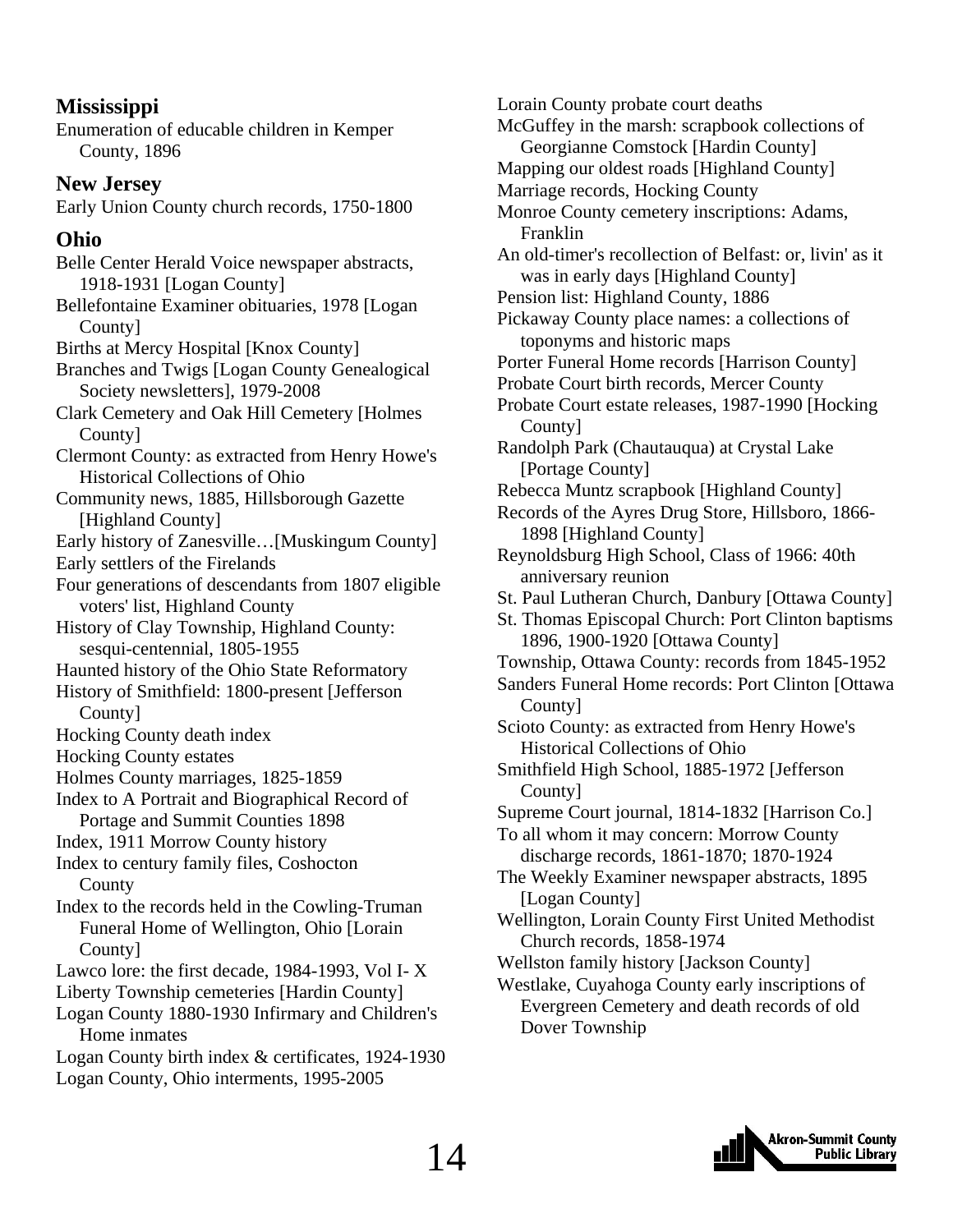### **Pennsylvania**

Berks County church records of the 18th century The Blue Mountain Legion: a history of the

 Hamburg Unit of Pennsylvania Army National **Guard** 

Bucks County miscellaneous deed dockets, 1857- 1900

Bucks County orphans' court records, 1685-1852

A history of the Goshenhoppen Reformed charge, Montgomery County (1727-1819)

Marriages and deaths of Cumberland Co., 1821-30

Philadelphia County land records, 1706-1713

A sketch of St. James' Parish: from its foundation in 1807 to 1899 [Philadelphia County]

### **Texas**

Texas Ranger service records, 1838-1846

### **Lineage Societies**

National Society, Colonial Daughters of the Seventeenth Century: lineage book, 1896-1999

### **Military**

Bayonets in the wilderness: Anthony Wayne's legion in the Old Northwest Flying officers of the United States Navy Frontier retreat on the upper Ohio, 1779-1781 History of the First Battalion, Pennsylvania Six

- Months Volunteers and 187th Regiment Pennsylvania Volunteer Infantry
- A record of the officers, enlisted men and nurses of Lancaster County, Penna. in the World War, 1917-1918

Their horses climbed trees: a chronicle of the California 100 and Battalion in the Civil War, from San Francisco to Appomattox

Wooden ships and iron men: the U.S. Navy's coastal and inshore mine-sweepers and the minecraft that served in Vietnam, 1953-1976

Rosie's mom: forgotten women workers of the First World War

### **Reference**

African American genealogy research Crash course in genealogy Ellis Island research Getting started in Jewish genealogy Revolutionary War genealogy research

### **Germany**

German genealogy research

### **Family History**

The Henry Royer and Sebastian Royer families McPherson and Pfalzgraf: building an American heritage

The Akron-Summit County Public Library Special Collections Division is located on the third floor of the Main Library.

Contact Special Collections:

By telephone: 330.643.9030

By mail: Special Collections Akron-Summit County Public Library 60 S. High Street Akron, Ohio 44326

By email: speccollections@akronlibrary.org

> Visit us online at: http://sc.akronlibrary.org

Find us on Facebook: [Special Collections at ASCPL](http://www.facebook.com/pages/Special-Collections-at-ASCPL/292311629691)